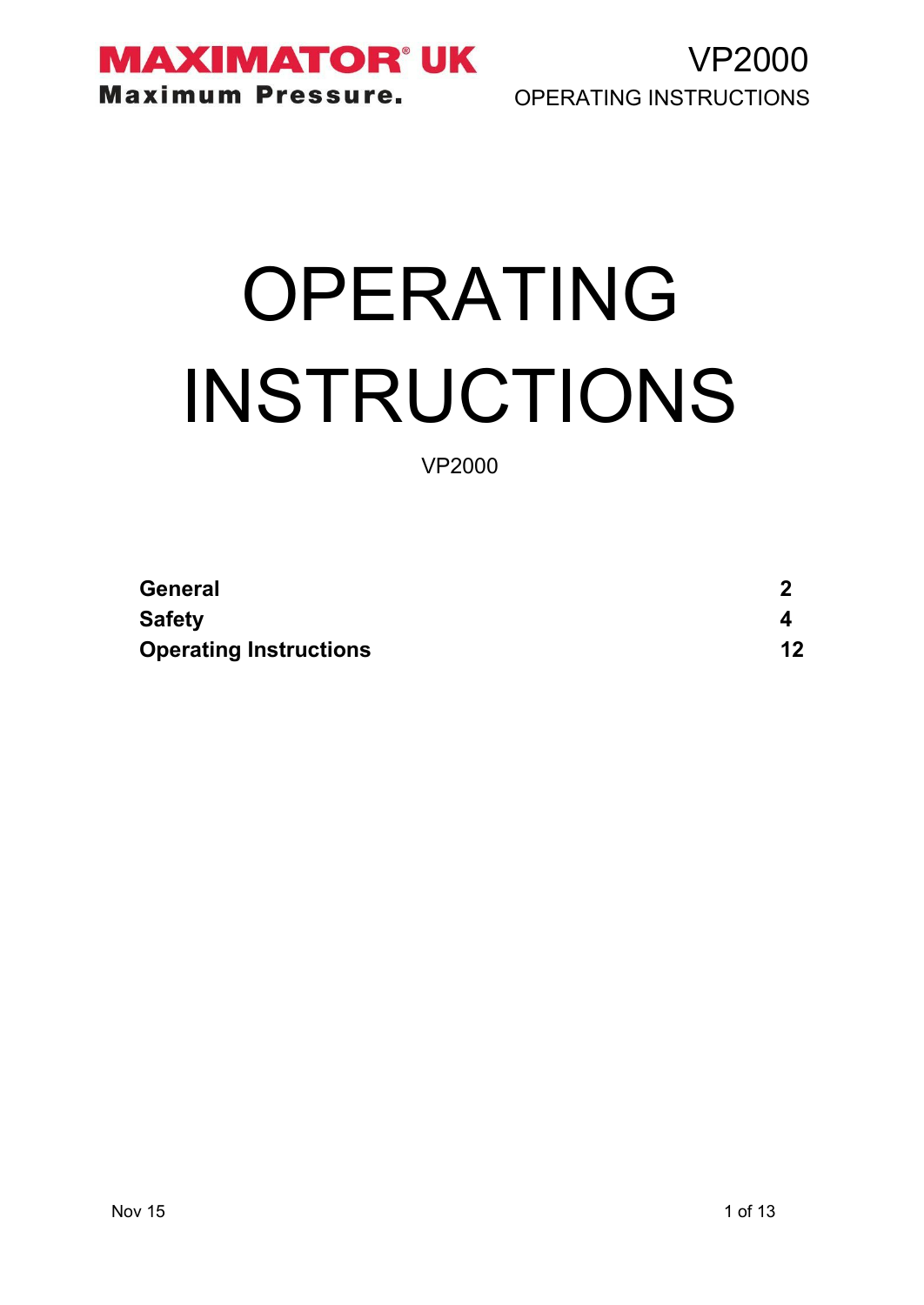## MAXIMATOR®UK

**Maximum Pressure.** 

### VP2000 OPERATING INSTRUCTIONS

### **1 General**

This user manual describes safe and appropriate Operation of the system. Compliance with all specified safety notes and instructions and all local accident prevention regulations and general safety provisions that are valid in the operational area of the machine is imperative.

Before beginning all work on the system, this user manual and particularly the chapter on "Safety" and the corresponding safety notes must be fully read. The contents must be understood.

This user manual is part of the system. These instructions should be kept in the immediate vicinity of the system and be accessible at any time for persons working on or with the system. The user manual must always be passed on with the system.

#### **Explanation of Symbols**

Important safety-related notes are marked with symbols in this user manual. It is compulsory that the notes provided on work safety are complied with and followed. Take particular care in these cases in order to avoid accidents, personal damage and damage to property.



WARNING! Danger of injury or death!

This symbol identifies notes that may result in an impairment of health, injuries, permanent bodily harm or even death if they are not observed.



WARNING! Hazard of electric current!

This symbol points out a dangerous situation caused by electric currents. Failure to observe these safety notes can result in the risk of major injuries

or death. The work to be performed may only be carried out by an inducted electrical specialist.



CAUTION! Damage to property!

This symbol identifies advice; non-compliance may result in damages, malfunctions and / or failure of the system.

#### **Other valid documents**

Components from other manufacturers may be installed in the system. These purchased parts have been subjected to risk assessment by the manufacturers. The constructions' conformity with the valid European and international regulations is declared by the manufacturers. The declaration of conformity from these manufacturers, as well as the operating, maintenance and repair instructions on the respective device components are to be considered part of the documentation for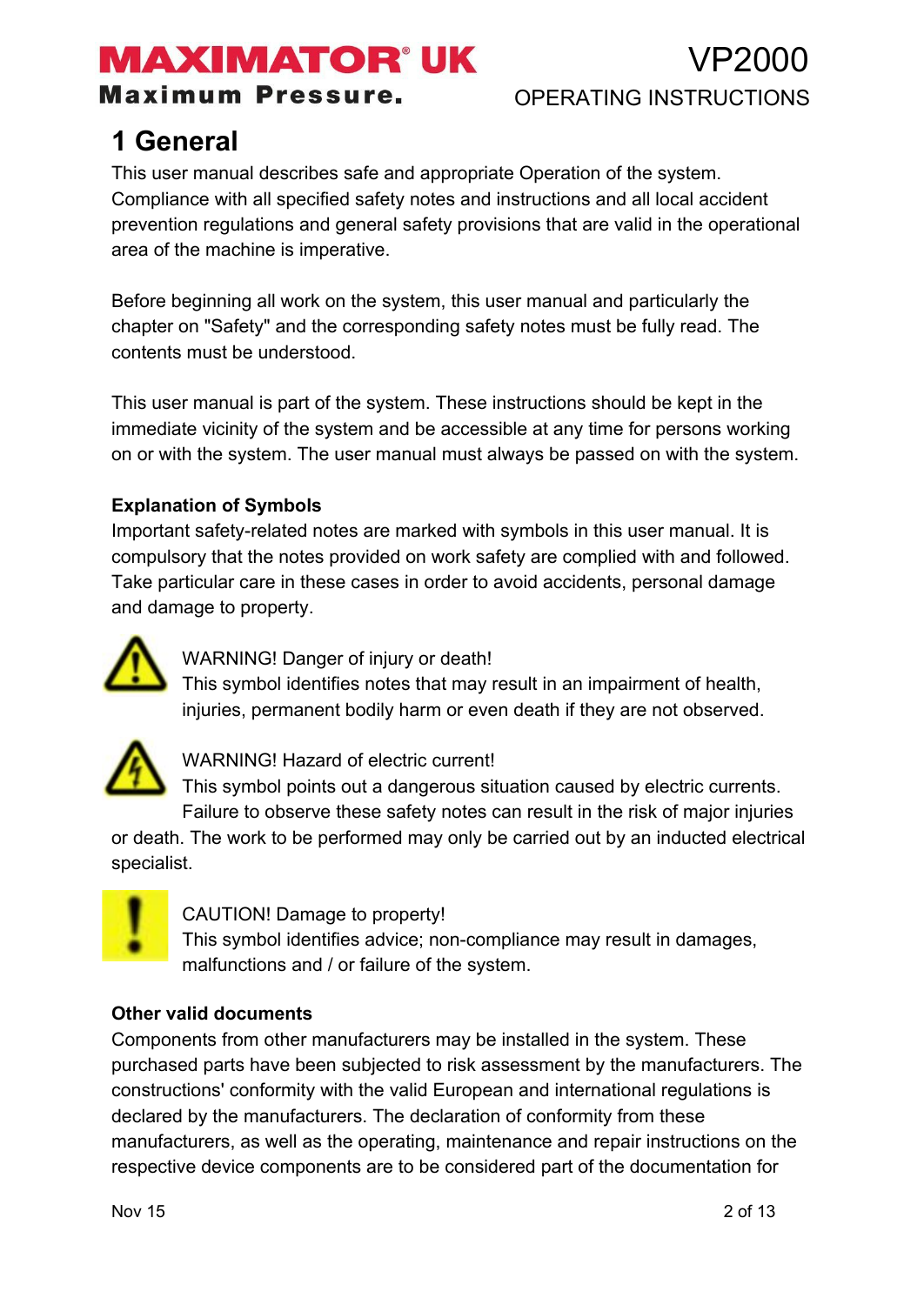#### **Maximum Pressure.**

#### P2000 OPERATING INSTRUCTIONS

this machine. The instructions on safety, setup and installation, operation, repair, dismantling and disposal of the components contained in the manufacturer's documentation must be fully followed by the system operating personnel.

#### **Liability and Warranty**

All details and notes in this user manual have been compiled under consideration of the valid regulations, current state of technology and our years of knowledge and experience. This user manual must be carefully read before beginning all work on and with the system.

The manufacturer cannot be held liable for any damage or malfunctions resulting from non-observance of these operating instructions. The text and visual presentations do not necessarily correspond with the scope of supply. Illustrations and graphics are not to scale. In the case of special designs, use of additional order options or due to the latest technological modifications, the actual scope of supply may differ from the details and information as well as the visual presentations described or shown here. Please contact the manufacturer in case of any questions. We reserve the right to technical modifications of our product as part of enhancing its usage properties and further development.

#### **Copyrights**

This user manual should be treated confidentially. It is exclusively intended for persons deployed to work on and with the system. All contained data, texts, drawings, pictures and other images are protected under applicable copyright law and further industrial property rights. Any misuse is liable to prosecution. Distribution to third parties as well as reproduction in any kind and form – also of extracts –as well as exploitation and/or notification of the contents are not permitted without prior written approval of the manufacturer. Violations shall give rise to damages. The originator reserves the right to make further claims. We reserve all rights to exercise our industrial property rights

#### **Spare parts**

Only use the manufacturer's original spare parts.



CAUTION!

**Wrong or faulty spare parts may result in damages, malfunctions or total failure of the system**.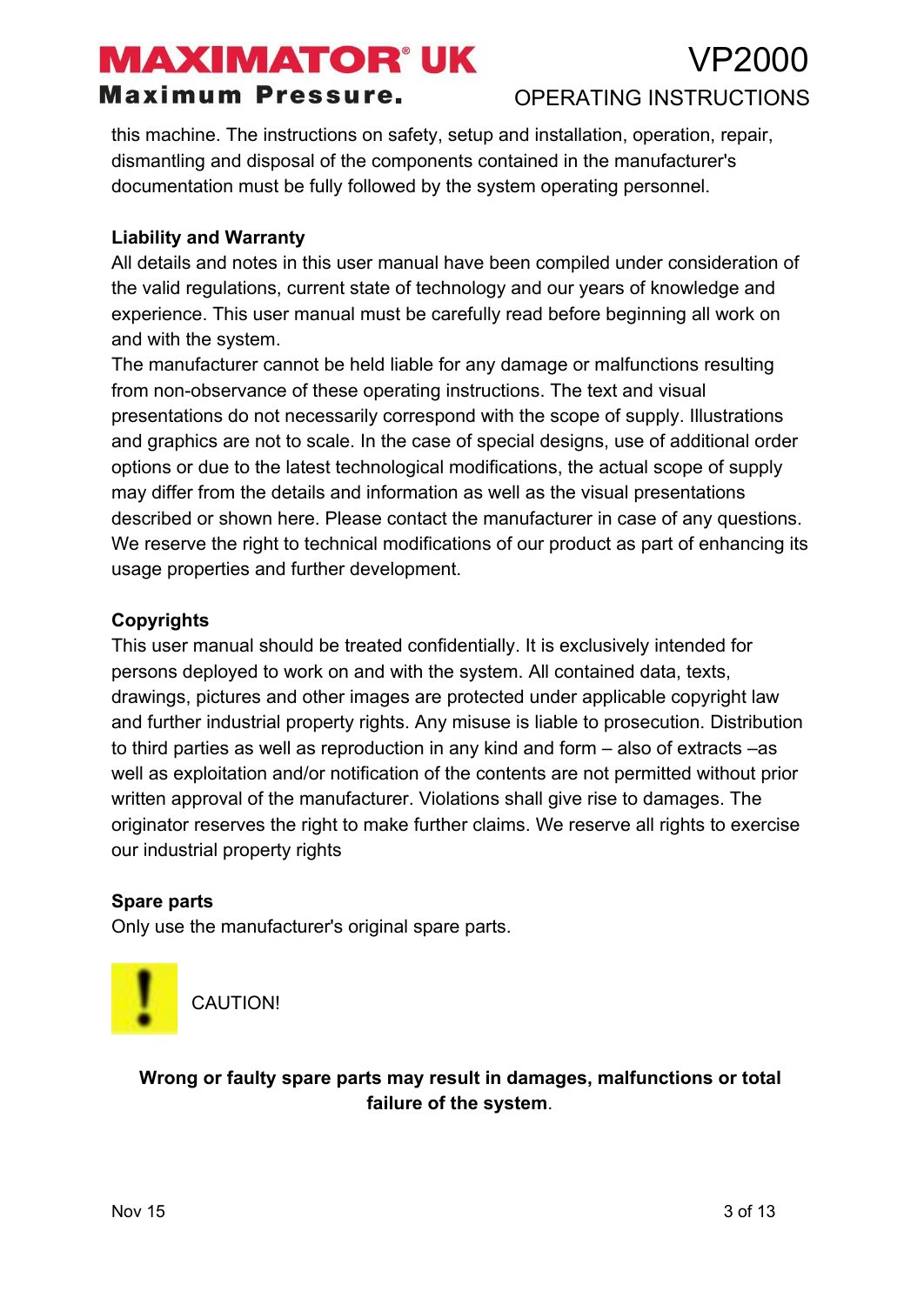#### **Maximum Pressure.**

VP2000

OPERATING INSTRUCTIONS

In the case of use of any unapproved spare parts, all guarantee, service, compensation for damages and liability claims against the manufacturer, his agents, traders or representatives are not applicable.

#### **Disposal**

Unless no other return or disposal agreement has been arranged, the individual components shall be recycled after having been properly disassembled.

- Scrapping of metallic material
- Recycling of plastic components
- Sorting and disposing of other components in accordance with material type.

#### CAUTION!

**Waste from electronic and electrical equipment, electronic components, lubricants and other auxiliary materials are subject to hazardous waste treatment and must be disposed of by specialized**

**companies only!**

### **Safety**

The system has been built in accordance with the generally accepted engineering standards valid at the time of development and manufacture and is deemed to be operationally safe. The system may be the source of hazards if it is used by staff who have not been professionally trained, or is used incorrectly or abnormally.

This chapter, "Safety", provides an overview of all significant safety aspects for optimum protection of persons as well as safe and trouble-free operation of the system.

#### **Foreseeable correct use**

The gas compressor system is suitable as standard for the compression of Nitrogen gas at a a pressure of 5 to 10 Bar to a final pressure of up to 300 bar. Use of this compressor system in other fields of application requires the manufacturer's approval.

Operational safety is only guaranteed if the system is used as intended.

#### **Foreseeable Incorrect use**

The compressor station is designed to be operated with compressed air or Nitrogen gas only. In case you intend to use other materials, please contact the manufacturer before doing so.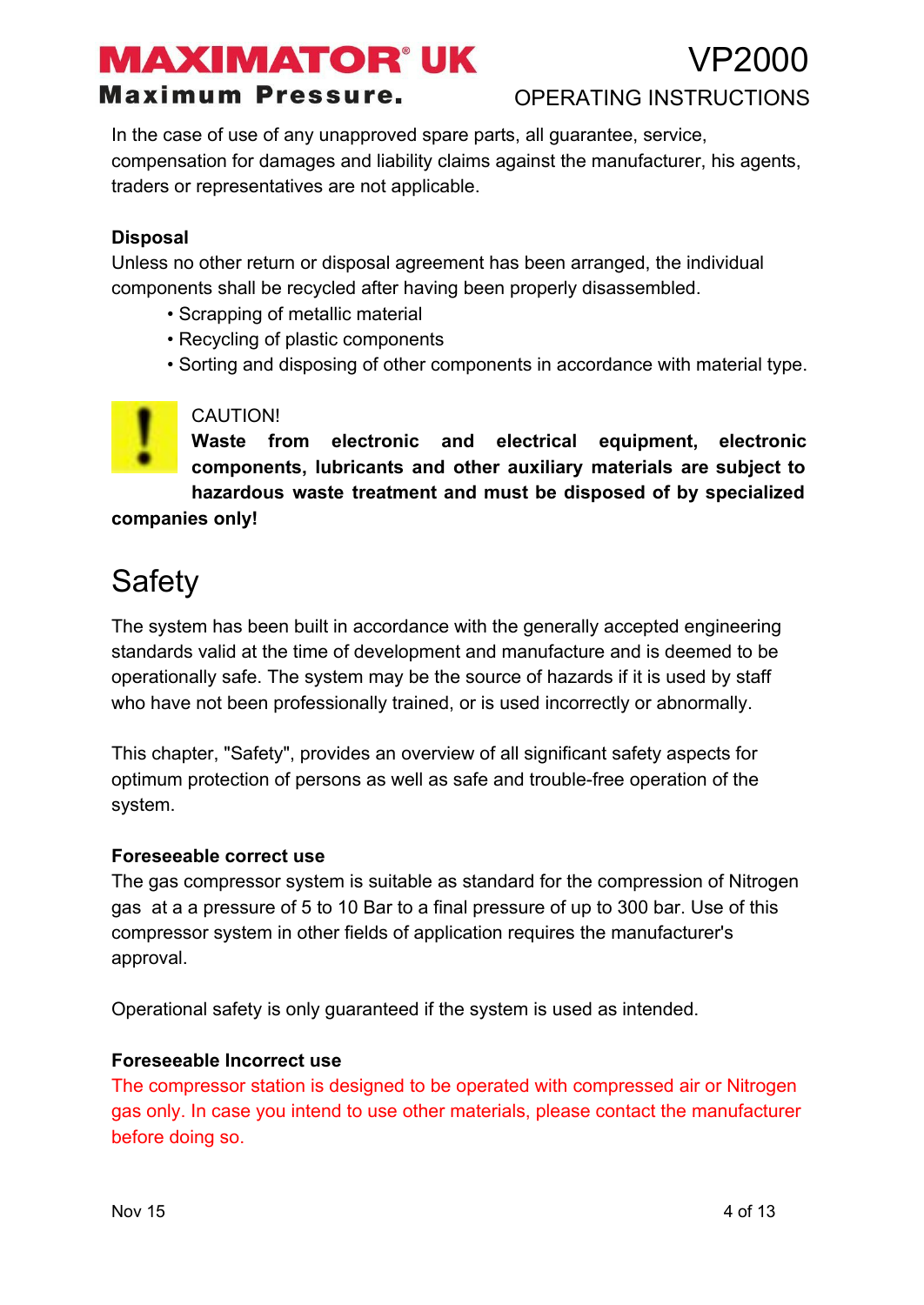**Maximum Pressure.** 

**CAUTION!**



**Any usage beyond the intended use and/or different type of use of the system is forbidden and is not valid as the intended use.**

**All types of claims against the manufacturer and/or his authorized representative due to damages caused by unintended use of the system are excluded.**

**Damage resulting from unintended use is the sole responsibility of the operator.**

**Intended use also refers to correct compliance with the operating conditions, as well as the details and instructions in this user manual. The system may only be operated with the parts listed in the scope of supply.**

#### **Read the manual**

Any person performing work on or with the system must have read and understood these instructions prior to commencing work on the system. This also applies if the person in question has already operated, or received training from the manufacturer on this type of system or a similar type.

Familiarity with the content of the user manual is one of the prerequisites for protecting personnel against hazards and for avoiding errors and hence for operating the system safely and without malfunction. We recommend that the operating company should obtain written confirmation from staff that they are familiar with the user manual.

#### **Changes and Modifications to the System**

To avoid hazards and to ensure optimal performance, no modifications, additions or conversions may be made to the system which has not been explicitly authorized by the manufacturer. All pictograms, signs and labelling found on the system must be kept in a good, legible condition and must not be removed. Damaged or illegible pictograms, signs and labelling must be replaced immediately.

#### **Responsibility of the Operating Company**

These instructions should be kept in the immediate vicinity of the system and be accessible at any time for persons working on or with the system.

The system may only be operated in a technically appropriate and operationally safe state. The system must be checked for intactness prior to each and any start. All user manual instructions shall be observed fully and without limitation.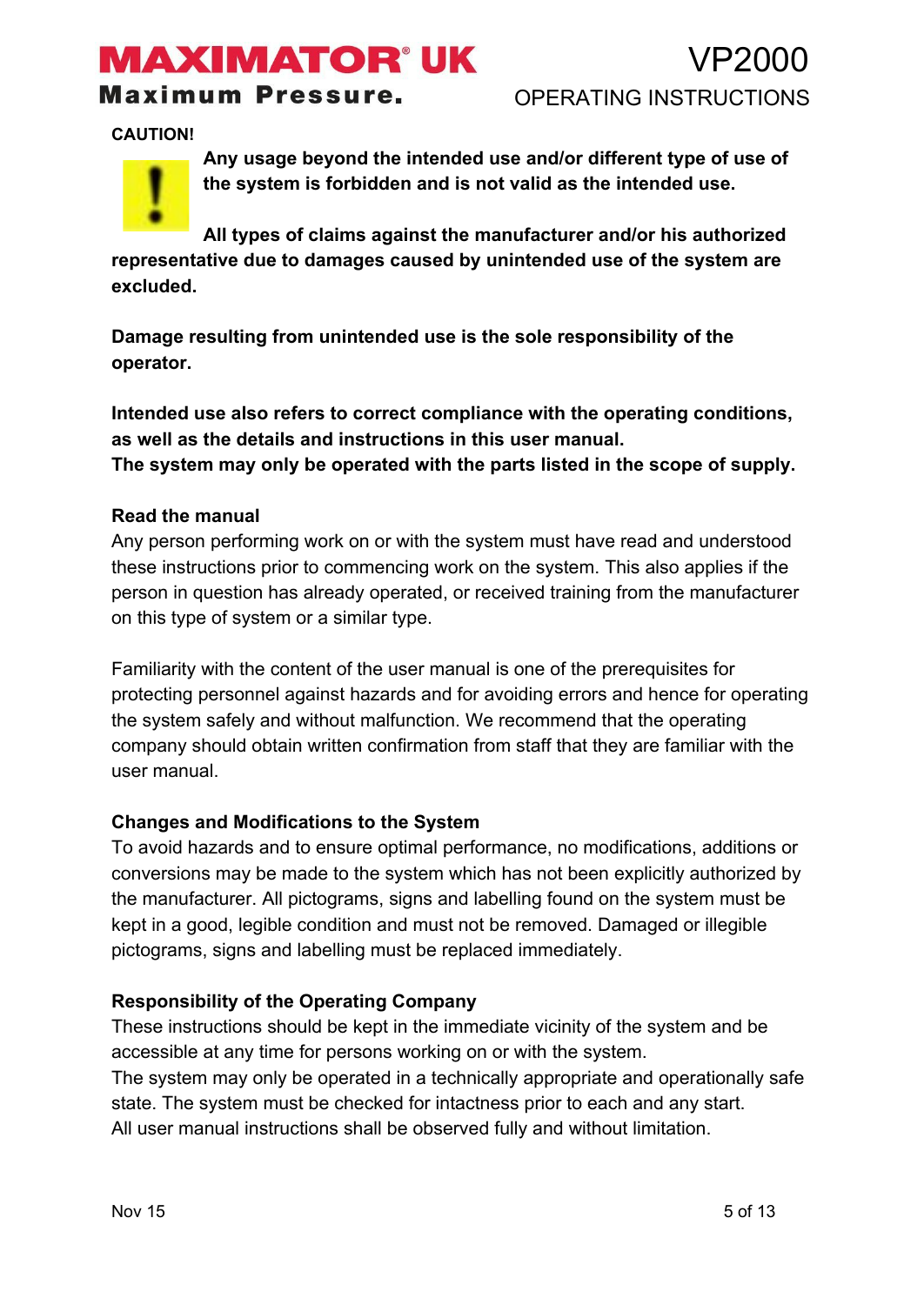### 'P'2000 OPERATING INSTRUCTIONS

#### **Maximum Pressure.**

Along with the specified safety notes and instructions in this user manual, the local accident prevention regulations and general safety provisions that are valid in the operational area of the system, as well as valid environmental protection regulations, must be observed and complied with.

The operating company and the company's authorized personnel are responsible for fault-free operation of the system as well as for clear specifications on areas of responsibility for installation, operation, maintenance and cleaning of the system. The operating company has to ensure that the supply of liquid carbon dioxide is interrupted if the supply of drive air is interrupted.

#### **Requirements of personnel**

Only authorized and instructed specialized personnel may work on and with the system. Members of personnel must have received an induction on possible risks. The term specialized personnel refers to persons who are capable of assessing their work and recognizing the possible risks involved due to their specialist training, knowledge and experience, as well as knowledge of the relevant regulations. If members of personnel do not have the necessary knowledge, training must be provided accordingly.

The areas of responsibility for work on and with the system (installation, operation, maintenance, repair) must be clearly specified and complied with so that areas of competency are clear from a safety point of view. Only such persons may work on and with the system that can be expected to perform their duties reliably. People who are under the influence of drugs, alcohol or medication that may affect their reactions may generally not work with the system. The valid age and specific job regulations for the site where the system is used must be observed when choosing personnel. The operator must ensure that unauthorized persons are kept at a sufficient distance from the machine. Any changes to the system that affect safety must be immediately reported by staff to the operating company.

#### **Work Safety**

Personal damages and damages to property when working with and on the system can be avoided by following the specified safety notes and instructions in this user manual. Non-observance of these notes may result in hazards for persons and damage or destruction of the system.

In the case of failure to comply with all specified safety notes and instructions in this user manual and all local accident prevention regulations and general safety provisions that are valid in the operational area, all liability claims and claims for compensation for damages against the manufacturer or a commissioned agent are excluded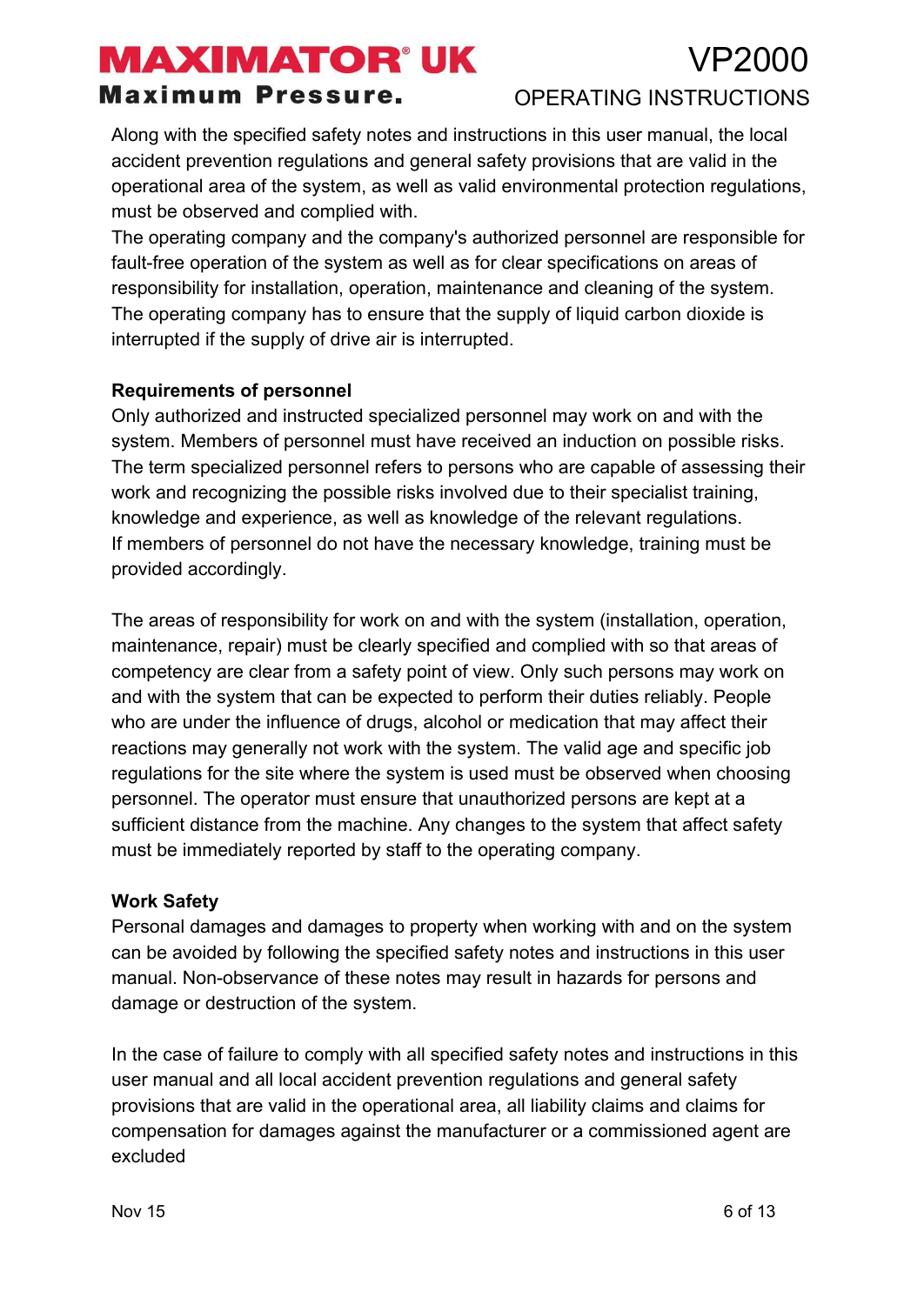# **AXIMATOR®UK**

**Maximum Pressure.** 

#### **Personal protection equipment**

When working on or with the equipment, the following shall be worn:

(To be supplemented by customers internal regulations)

#### – **Protective clothing**

closely fitting work clothes (low tearing strength, no loose sleeves, no rings and other jewellery etc.)

#### – **Safety shoes**

to protect feet against heavy falling parts and slipping on flooring that is not skid resistant.

#### –**Protective goggles**

to protect eyes from flying parts and fluids.

Additional requirement for cleaning work:

#### – **Working gloves**

to protect against friction, abrasion, puncture and severe injuries of the hands as well as against contact with hot surfaces and substances hazardous to health.

#### **Hazards Originating from the System**

The system was subjected to risk assessment. The resulting construction and design of the system corresponds with the current state of technology. The system is operationally safe when used as intended. However, a residual risk always remains!

#### **WARNING!**

#### **Pneumatic energy can cause major injuries. In the case of damage to individual components, highly pressurized mediums can escape and lead to physical and/or property damages!**

Depressurize the system before beginning any work

– Do not remove, modify or put safety installations out of operation.

\_ Pressure settings may not be changed beyond the values and tolerance ranges specified in the user manual.



**The compressor has dynamically loaded seals, therefore certain leaks are possible. Nitrogen displaces oxygen so the system may not be used in closed rooms and sufficient ventilation must be provided.**



#### **WARNING! Hazard of flying particles!**

**The compressor station can generate very high pressures. Therefore, it is mandatory to maintain a proper safety distance and follow adequate safety precautions.**





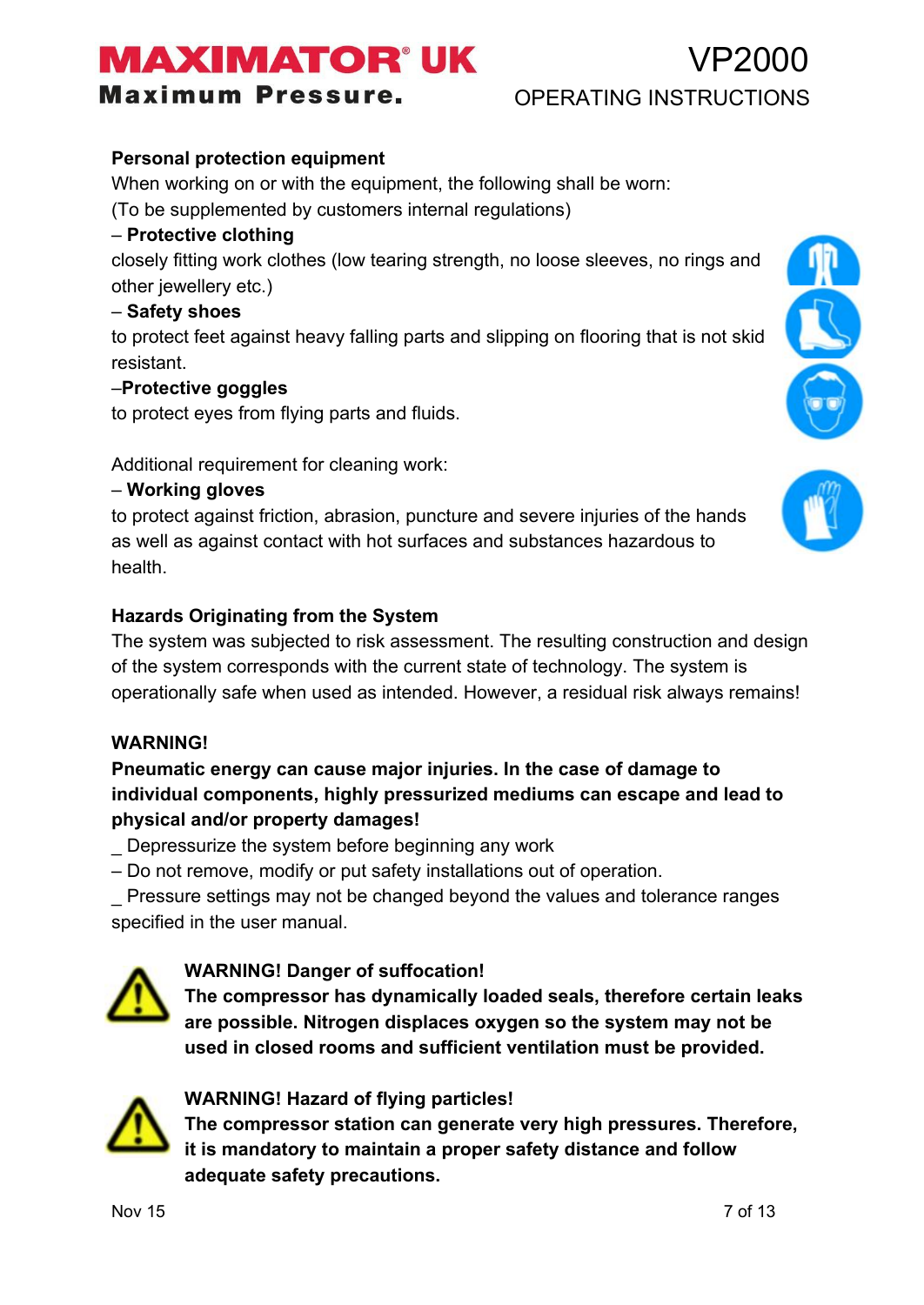### **MAXIMATOR' UK Maximum Pressure.**

# OPERATING INSTRUCTIONS

#### **Overview**

The Maximator UK VP2000 gas compressor system is controlled by a microcontroller based control system with HMI (Human-Machine Interfac). The control system handles all control and monitoring of the equipment. This manual section includes all the information about how to operate and monitor

the equipment, including:

- system setup changing settings
- monitoring operation of the equipment
- the alarm system

It is essential the equipment is correctly installed and commissioned before it is operated. Please refer to the installation and commissioning instructions for further information, and refer to your Maximator distributor or agent for advice and assistance.



The operator controls include the HMI (Human-Machine Interface), emergency stop, reset button, and fault lamp.

#### **Controls**

#### **Emergency Stop**

Every gas preparation system has at least one emergency stop push button in an easily visible location.

#### **Reset Push Button/Master Relay**

The blue reset push button is used to energise the master control relay. The master control relay is a power relay, which provides power to all solenoids and coils controlling the equipment on the unit. Unless the master control relay is energised, the equipment cannot function. When turning on the power, it is always necessary to energise the Master control relay. To energise the master control relay, first ensure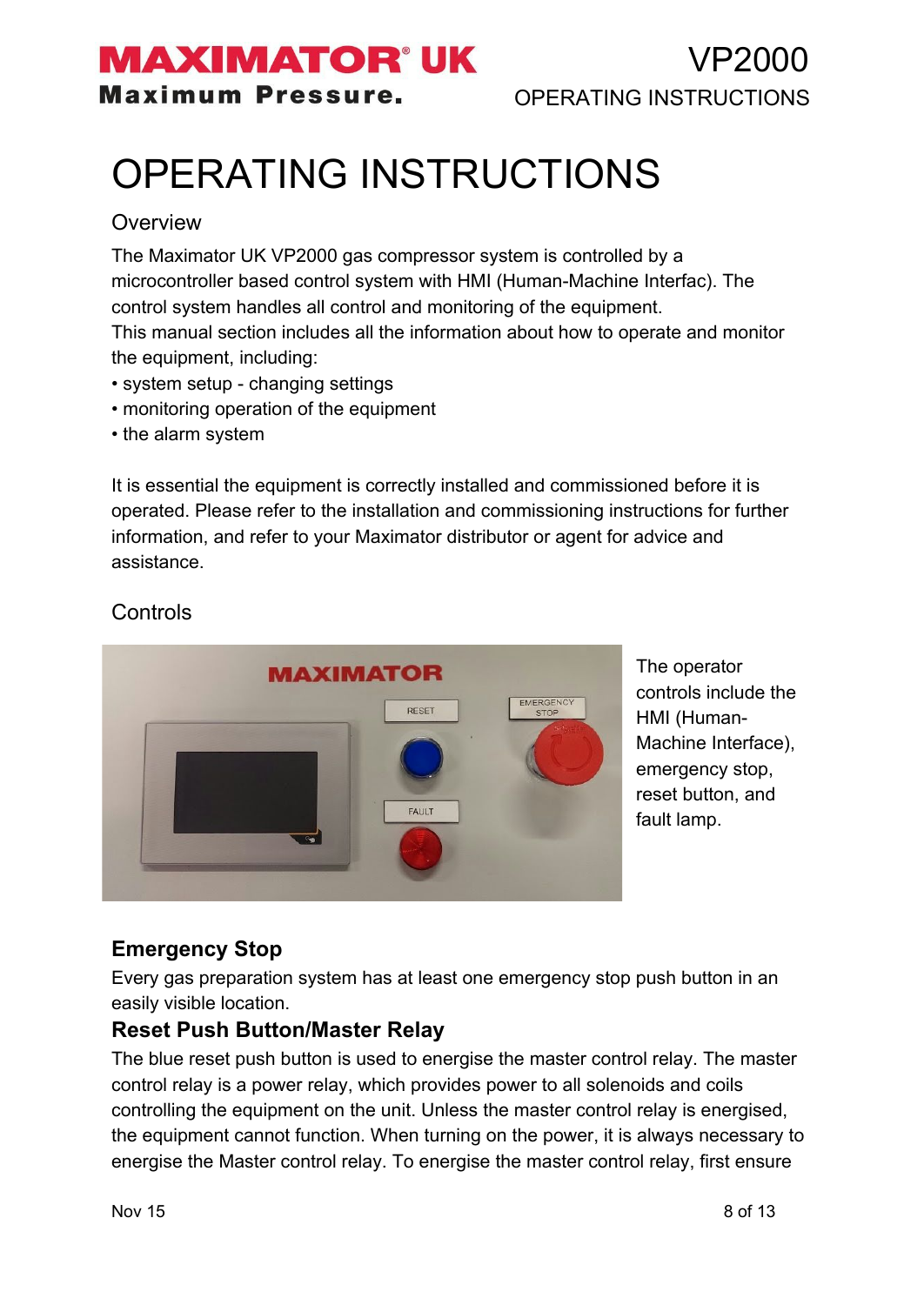**Maximum Pressure.** 

### OPERATING INSTRUCTIONS

7P2000

the emergency stop push button(s) are released by twisting the red knob until a click is felt. Then press the blue reset button. To check the status of the master control relay, go to the status screen. This will show the relay as either " $OFF$ " or " $ON$ ". The relay must be "ON" for the unit to operate correctly. See later this section for more information.

#### **Fault Lamp**

An alarm lamp is provided on the front of the control panel. This illuminates to indicate a critical alarm. If the red alarm lamp is lit and not flashing, then there is either a critical alarm or an emergency stop is pressed.

#### **Interface Panel**

The interface panel is a Humman-machine interface (HMI), full colour LCD touch screen. When the system is powered up the main screen will be displayed (see picture). Software version numbers are displayed on this screen. This information may be requested by Maximator in the event of a query.

| MAXIMATOR° UK<br><b>Maximum Pressure.</b> |                              |  |
|-------------------------------------------|------------------------------|--|
| Operate                                   | <b>VP Control</b>            |  |
|                                           | Version: VP 20.01            |  |
|                                           | <b>Maximator UK</b>          |  |
| Info                                      | <b>King St Ind Est</b>       |  |
|                                           | <b>Middlewich</b>            |  |
|                                           | <b>Cheshire</b>              |  |
| Home                                      | <b>CW10 9LF</b>              |  |
|                                           | UK                           |  |
|                                           | Tel: +44 1606 841660         |  |
| Reset                                     | Email: sales@maximator.co.uk |  |

#### **RUNNING THE EQUIPMENT**

Preparing to run  $-$  start-up checks

Turn on the power at the main isolator. Make sure that the emergency stop pushbutton is released (twist the knob anti clockwise until you hear a "click"). Press the blue "RESET" button. Then touch the RESET button on the screen to clear alarms.

Make sure that the gas compressor unit is ready for operation:

• The unit must be commissioned - see installation and commissioning instructions, and contact your Maximator distributor or agent for help and advice.

• Inlet LP gas supply must be connected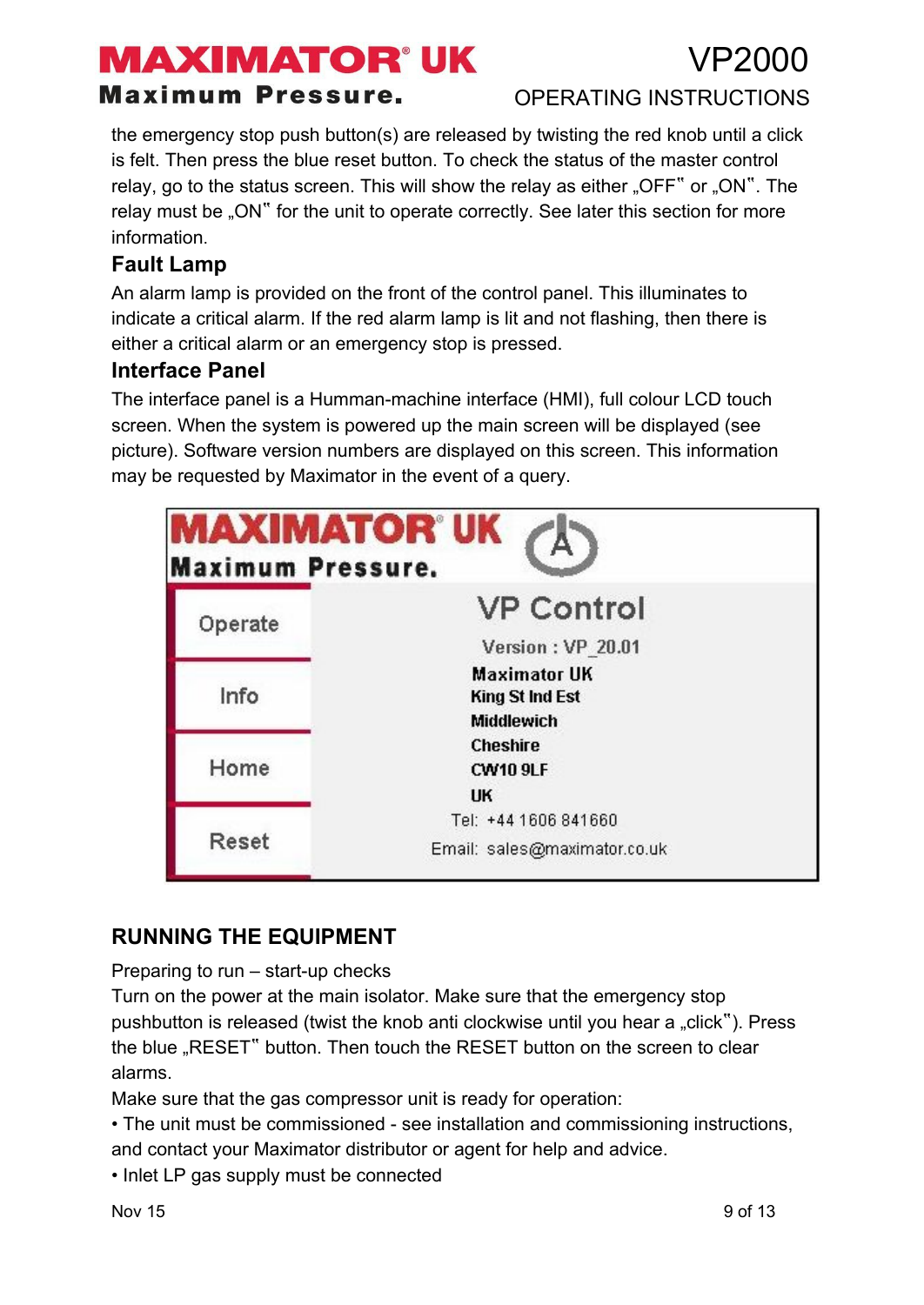### アンロロ

**Maximum Pressure.** 

#### OPERATING INSTRUCTIONS

- The HP receiver isolating valves (where fitted) must be open.
- The HP gas outlet must be connected to the factory distribution system.
- The compressor oil level must be checked.
- There must be no obstructions to cooling airflows around the equipment, or to the safe rotation of rotating parts. Guards must be in place.

Once the start-up checks have been made, the equipment can be put into operation.

#### **Compressor ON/OFF**

To run the Compressor, touch the ON/OFF icon "A". If there are no faults and the Master control relay is energised, the icon will change to

green, and the compressor will be in Automatic mode.

Depending upon the pressure in the HP gas receiver, and if LP gas is available, the compressor may start cycling, or may be placed in "Standby". Check the screen to see the status of



the compressor. To turn the compressor off touch the ON/OFF icon "A" again. It will change to grey.

#### **Reset**

The "RESET" key on the interface is different from the green reset pushbutton on the control panel. This key is used to reset the control system after a critical fault. If a critical fault occurs, such as an oil fault or motor overload, the compressor will be stopped immediately, and the screen will display the fault. The red alarm lamp will light up. To acknowledge the alarm and reset the control system to allow the compressor to run again, you must press the "RESET" key. If the alarm condition is no longer present, the red alarm lamp will go out, and it will be possible to restart the compressor.

#### **Autovent**

The unit is programmed to ensure the compressor must stop every 30-60 minutes for 1 minute. This ensures that the micro filter element is vented regularly.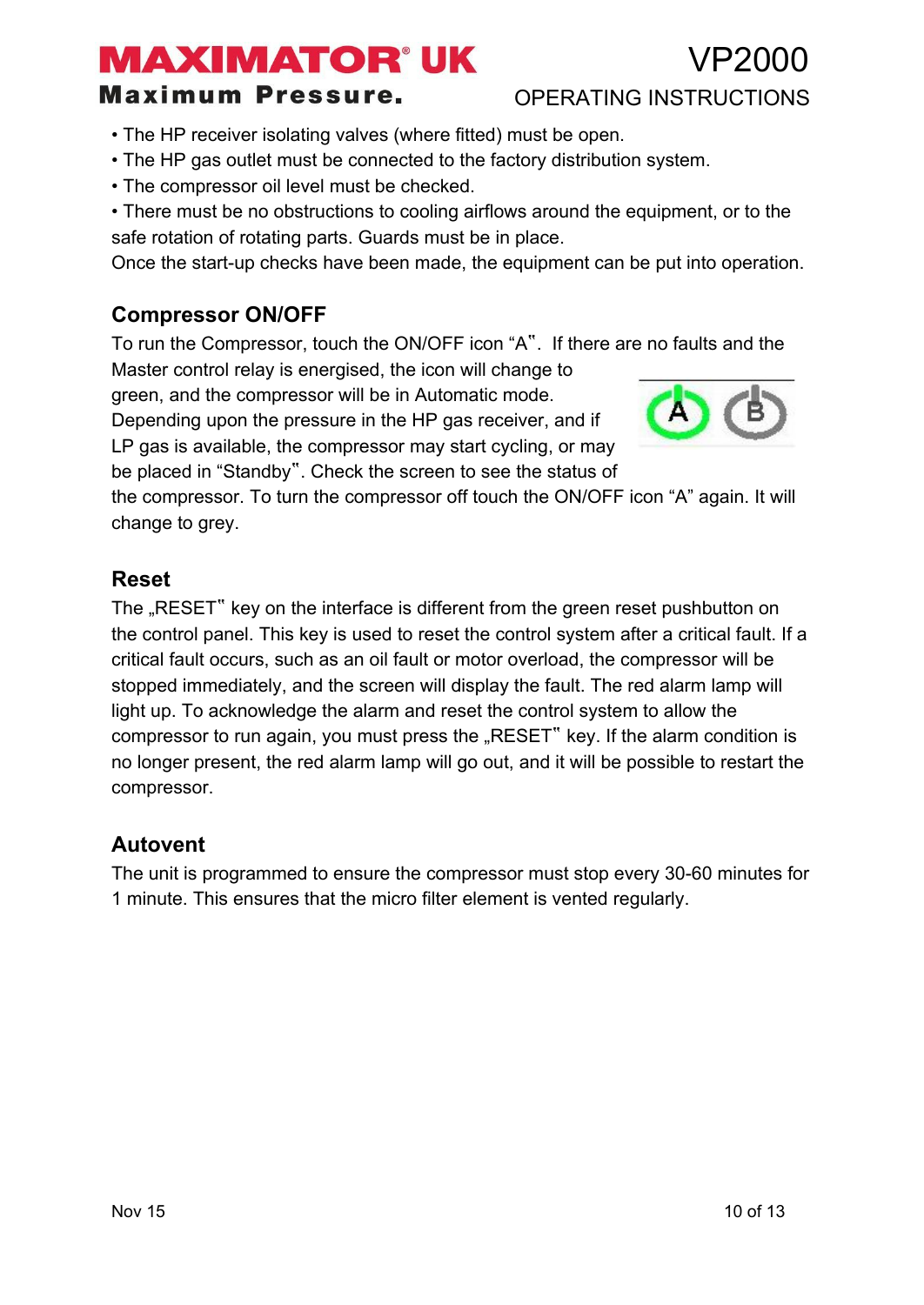### **MAXIMATOR' UK Maximum Pressure.**

#### **"Operate" Screens**

The "Operate" screens are used to see compressor status messages and operating pressures and to change the start and stop pressures for the compressor.

|         | <b>MAXIMATOR UK</b><br><b>Maximum Pressure.</b> |                |          |  |
|---------|-------------------------------------------------|----------------|----------|--|
| Operate | COMP A: OFF                                     |                | 1589:20  |  |
| Info    |                                                 |                |          |  |
| Home    | IN                                              | 5.1 Bar<br>OUT | 330.0Bar |  |
| Reset   | SUCTION A                                       | 269mBar        |          |  |

|   | Compressor status bar. Shows compressor messages and<br>hours run.<br>OFF - Compressor inactive<br>STANDBY - Compressor Stopped. Will start when HP outlet<br>pressure drops below the Low pressure setting.<br>RUN - Compressor running. Will stop when HP outlet<br>pressure rises above the high pressure setting.<br>Other messages show alarm messages, according to the<br>conditions. |
|---|----------------------------------------------------------------------------------------------------------------------------------------------------------------------------------------------------------------------------------------------------------------------------------------------------------------------------------------------------------------------------------------------|
| R | Compressor system inlet pressure, compressor suction<br>pressure and high pressure outlet pressures.                                                                                                                                                                                                                                                                                         |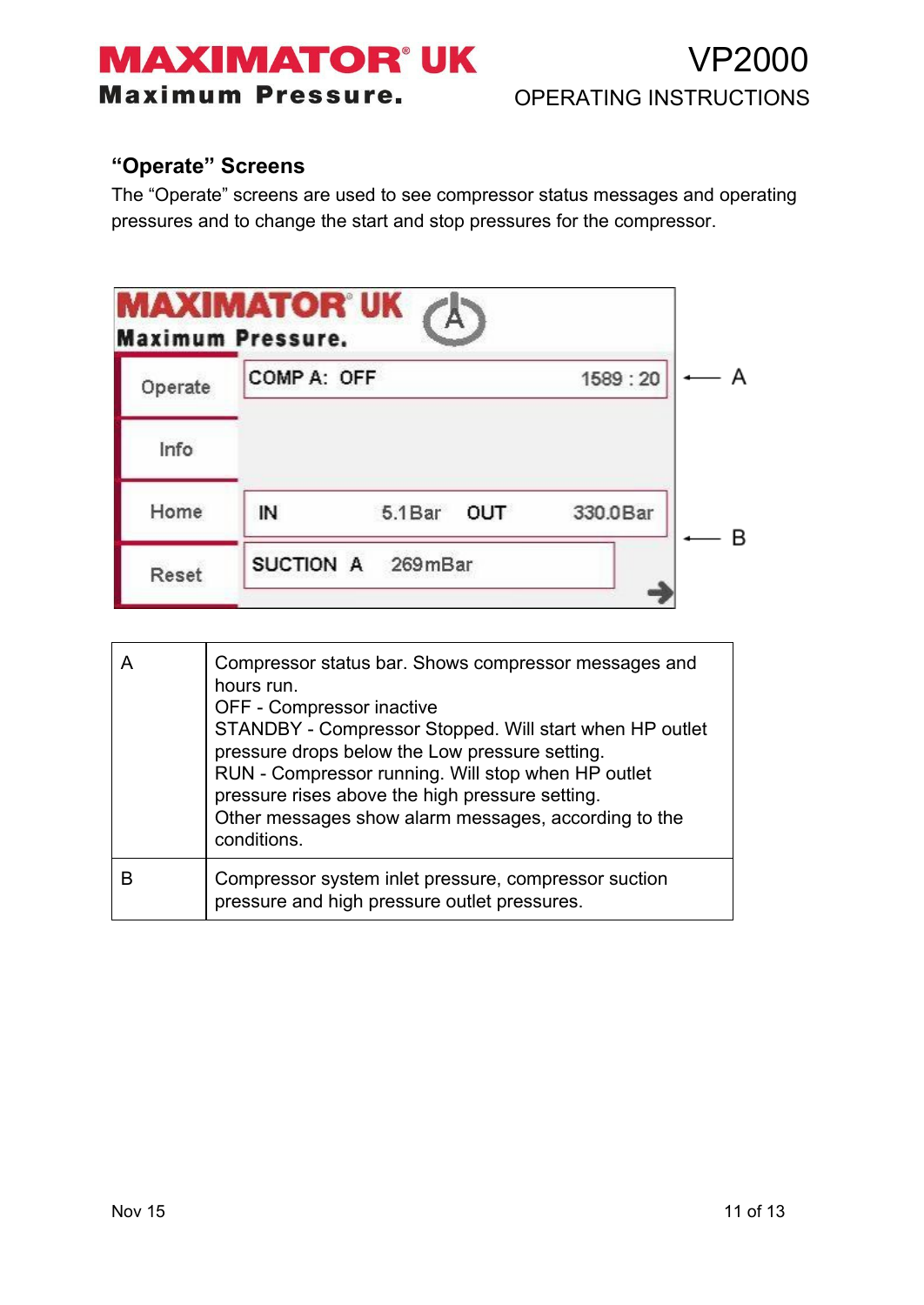**Maximum Pressure.** 

|                               | . . <i>.</i> |  |
|-------------------------------|--------------|--|
| <b>OPERATING INSTRUCTIONS</b> |              |  |

VP2000

|         | <b>MAXIMATOR UK</b><br><b>Maximum Pressure.</b> |         |     |   |
|---------|-------------------------------------------------|---------|-----|---|
|         |                                                 | А       |     |   |
| Operate | <b>PSET LO</b>                                  |         | 330 |   |
| Info    | <b>PSET HI</b>                                  |         | 350 | в |
|         | <b>DUTY</b>                                     | 34      | %   |   |
| Home    | <b>HOURS</b>                                    | 1589:20 |     | D |
| Reset   |                                                 |         |     |   |

|   | HP Outlet pressure low setting.                                                                      |
|---|------------------------------------------------------------------------------------------------------|
| В | HP Outlet pressure high setting.                                                                     |
|   | Duty indicator. Shows the percentage of time the compressor<br>has been running in the past 2 hours. |
|   | Hours run by the compressor.                                                                         |

#### **"Info" Screen**

The "Info" screen shows the status of the compressor system and indicates alarms. Touch the Reset button to reset alarms.

|         | <b>MASTER RELAY</b> | OFF           |
|---------|---------------------|---------------|
| Operate |                     | Comp A        |
|         | OIL<br><b>PRESS</b> | OK            |
| Info    | <b>MOTOR</b>        | OК            |
|         | <b>SUCTION</b>      | <b>Normal</b> |
| Home    | <b>STAGE PRESS</b>  | з<br>V.<br>2  |